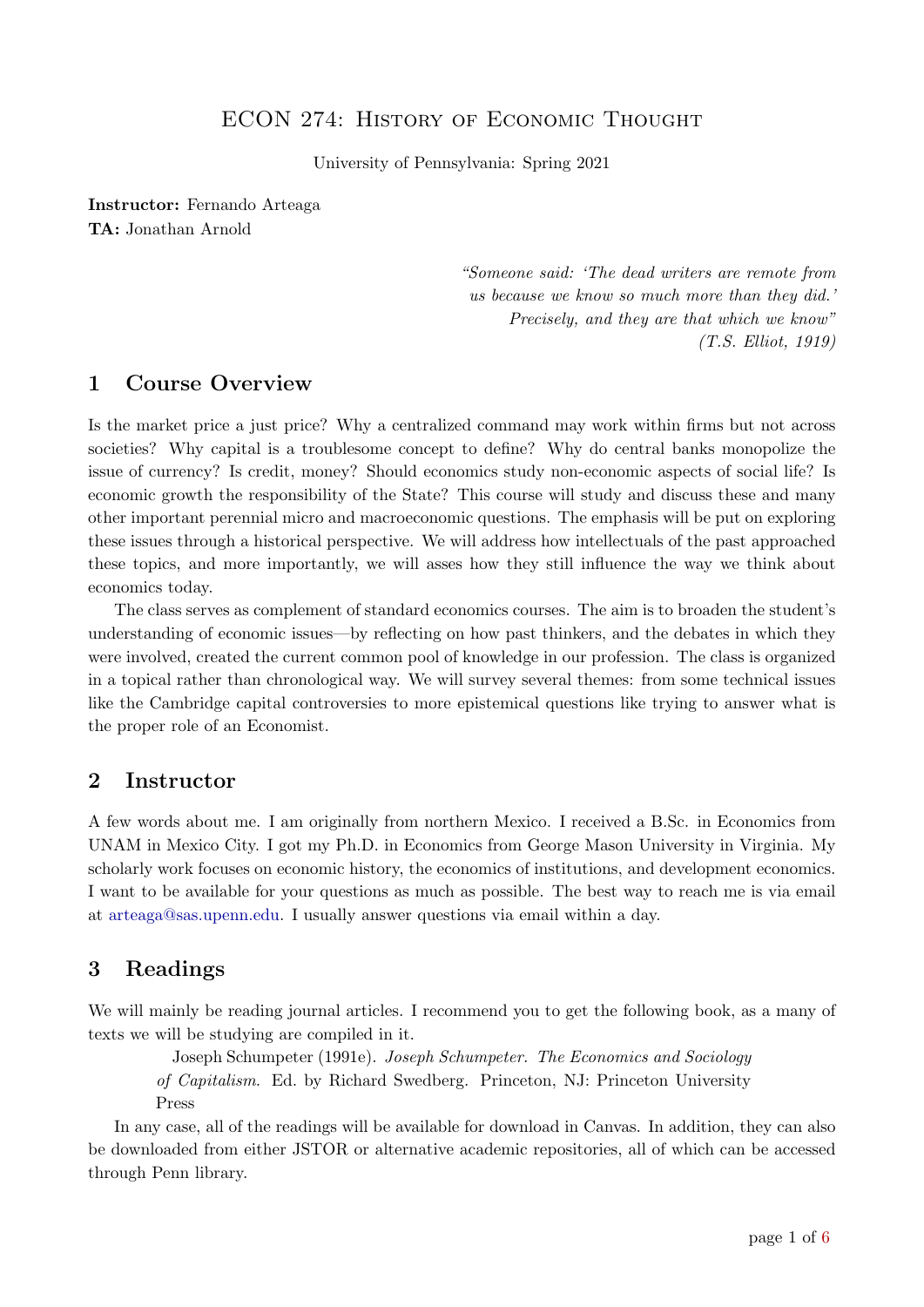### 4 Class Structure

The course will be organized around three components:

- One asynchronous recorded administrative video of around 30 minutes where I will introduce the course and describe the rules we will follow.
- 12 *asynchronous* recorded lectures of around 90 minutes each. Each lecture will be divided into several smaller video segments.
- Seven *synchronous* online  $Q\&A$  sessions of 60 minutes each

In addition, we will hold office hours. Details will be announced via Canvas. If you have questions regarding the recorded lectures or the material at large, the default place to ask them should be the online Q&A sessions, to help all the students with the material and enrich the conversation. The office hours should be reserved for questions that are specific to each student. Notice that you can submit your question by email before the online Q&A session starts if that is more convenient for you or you find written questions easier. Please let us know if you prefer us to refer to you as "a student" or by your name.

#### 4.1 Recorded Lectures and Q&A Sessions

During each of the 12 weeks of instruction of the semester, we will post on Canvas one recorded lecture. The lecture's duration will be around 90 minutes, divided into shorter segments. We will post the recorded lecture by 9:00 am of the announced day (and, often, the day before).

Approximately once every two weeks, we will have a Q&A session on Zoom, where we will answer questions about the material of the class and have open-floor discussions about some topics of interest related either with the recorded lectures or the readings. We will post the Zoom links at least 24 hours before each meeting.The Q&A will start on 1:30 PM EST (our "regular" teaching time). The Q&A session will last until 2:30 EST or until we run out of the questions. We will record the Q&A and post it on Canvas sometime after we finish for your review (or to help those students who are spending the semester in a different time zone).

- Week One. Introduction
	- Adminstrative Lecture  $\bullet 19$ th January
	- $-$  Q&A Session  $\bullet$  21th January
- Week Two. The Scope of Economics (i)
	- Lecture  $\bullet 26th$  January
- Week Three. The Scope of Economics (ii)
	- Lecture  $\bullet$  2nd February
	- Q&A Session  $\bullet$ 4th February
- Week Four. Price Theories
	- Lecture  $\bullet$  9th February
- Week Five. Trade Theories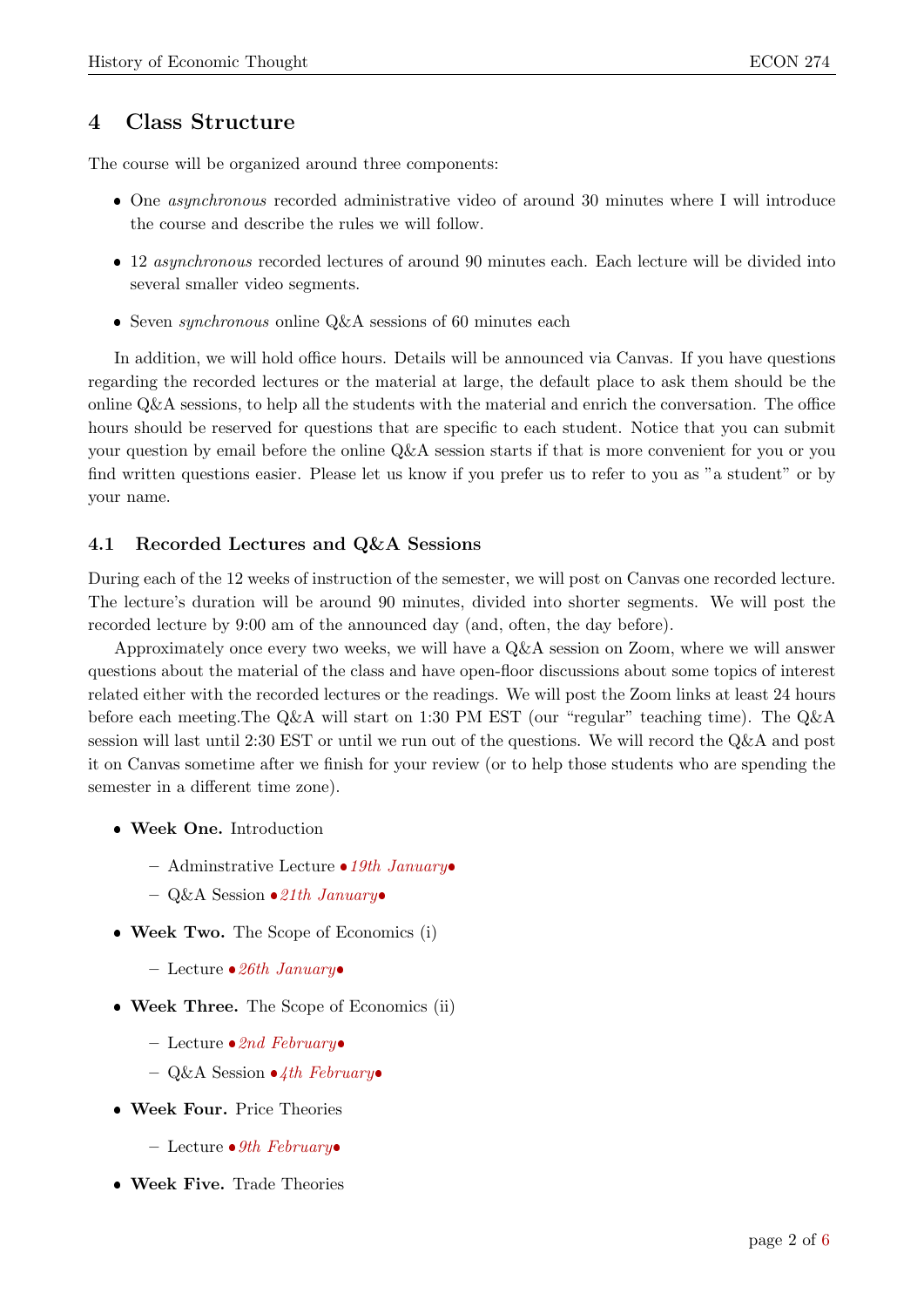- Lecture  $\bullet 16th$  February
- Q&A Session  $\bullet$  18th February
- Week Six. Wage Theories
	- Lecture  $\bullet$  23 February
- Week Seven. Capital and the meaning of Capitalism
	- Lecture  $\bullet$ 2nd March $\bullet$
	- Q&A Session  $\bullet$  4th March $\bullet$
- Week Eight. SPRING BREAK
	- No class
- Week Nine. First Midterm

 $-$  EXAM  $\bullet$  16th March $\bullet$ 

- Week Ten. Money and Finance
	- Lecture  $\bullet$  23th March $\bullet$
- Week Eleven. Firm Theories
	- Lecture  $\bullet$ 31st March $\bullet$
	- Q&A Session  $\bullet 1st$  Aprilo
- Week Twelve. Technology
	- Lecture  $\bullet$  6th Aprilo
- Week Thirteen. Institutions
	- Lecture  $\bullet 13th$  Aprilo
	- Q&A Session  $\bullet 15th$  Aprilo
- Week Fourteen. The State
	- Lecture  $\bullet 20th$  Aprilo
	- Q&A Session  $\bullet$  22th April $\bullet$
- Week Fifteen: Second Midterm
	- $-$  EXAM  $\bullet$  29th Aprilo

### 5 Course Requirements and Grades

The evaluation of this class will be based on two items: two midterms, and reading reports.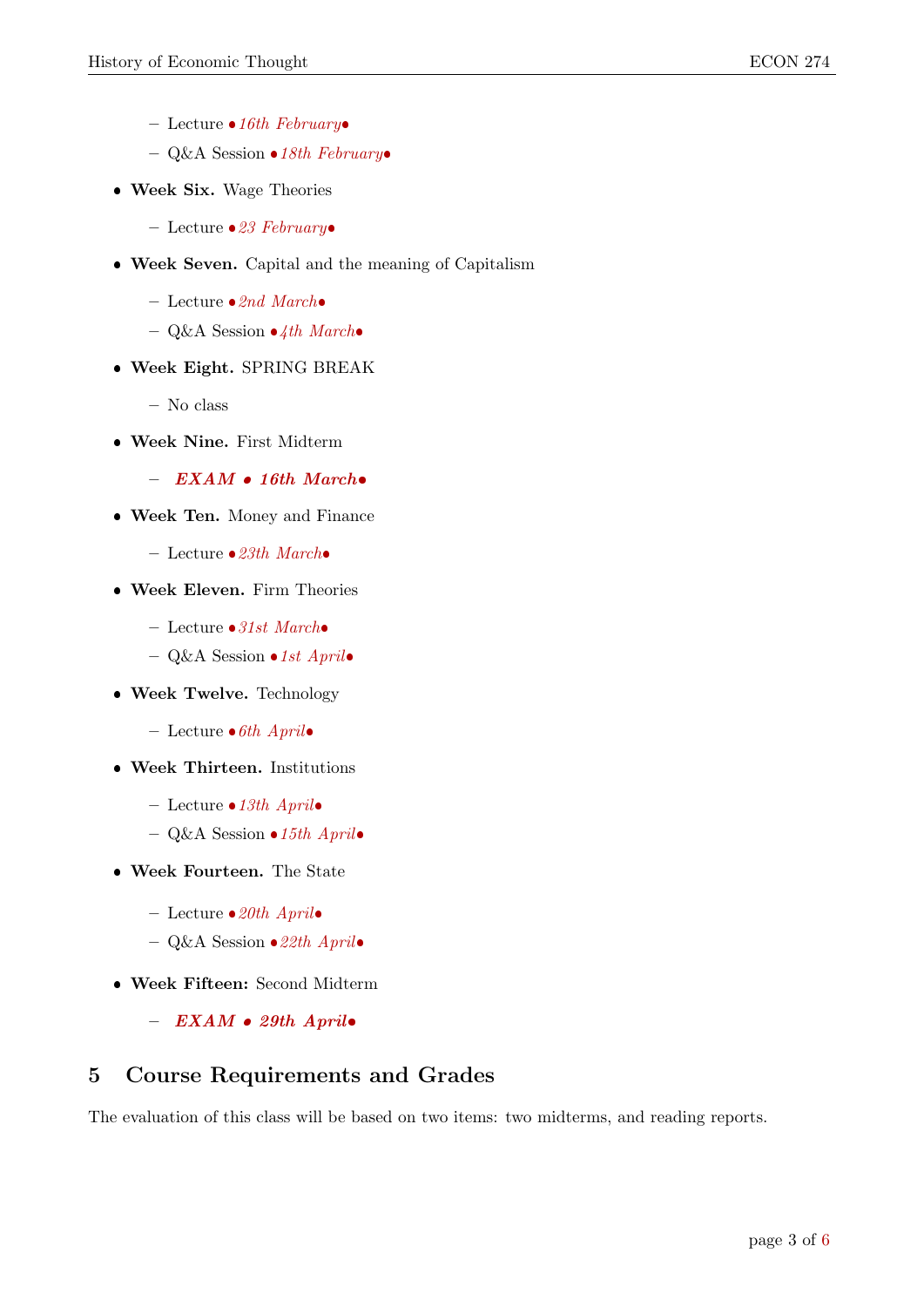#### 5.1 Exam

There will be two open-book midterms. The first midterm will be on week nine (Tuesday, March 16) and the second midterm will be on week fifteen on the last day of classes (Thursday, April 29). I will post the exam in Canvas at 1:30 Pm EST and you will have 24 hours to return it. The file should be in pdf format, and delivery should be done through Canvas only. Please, DO NOT send the report in a format different than pdf or by email. Also, note that we will be strict in enforcing that late exams will get a zero grade unless covered by a University-wide policy exemption.

If you have a problem with the dates of the midterms, please let me know before January 30. After January 30, we will NOT accommodate your requests. Note that travel, job interviews, or non-emergency family matters are NOT acceptable reasons to re-arrange the exam.

#### 5.2 Reading Reports

There are 10 written reports due by 12:00 pm (noon) on the day of the respective lecture. The file should be in pdf format, and delivery should be done through Canvas. Please, DO NOT send the report in a format different than pdf or by email. Also, note that we will be strict in enforcing that late reports will get a zero grade unless covered by a University-wide policy exemption.

We will be very strict in checking the format and subtracting points for mistakes. You should write your reading report on Arial 12 font, double space, and be of a MAXIMUM length of two pages (we will not read beyond second page). All of the reports should be individual. If you happen to discuss the topics in the report with any classmate, you should clearly and explicitly mention who you talked with in the references section or somewhere in the text. Be aware that canvas will verify the text authenticity.

The report should be divided in three sections: a) A summary of the text of roughly three paragraphs that briefly answers what is the lecture or reading about? b)An analysis of roughly three paragraphs that briefly discusses the critical points, the strengths, and weak arguments in the text. c) A future direction section, of roughly one paragraph, where you should be creative, making suggestions to address unanswered aspects and limitations, propose future studies addressing the same research problem in a different setting, re-assessing and expanding theory etc.

I will upload the readings at least one week in advance to Canvas. Per each section, there is a given set of readings from which you can choose one to do your report on:

#### Week Three:

- Lionel Robbins (1932). An Essay on the Nature and Significance of Economic Science. London: MacMilland and Co.[Chapter 1]
- James M Buchanan (1964). "What Should Economists Do?" In: Southern Economic Journal 30.3, pp. 213–222

## Week Four:

- John Baldwin (1959). "The Medieval Theories of the Just Price: Romanists, Canonists, and Theologians in the Twelfth and Thirteenth Centuries". In: Transactions of the American Philosophical Society 49.4, p. 92 [Pages 58-80, Theologians]
- Friedrich Hayek (1935). "Socialist Calculation: The Nature and History of the Problem". In: Collectivist Economic Planning. London: George Routledge & Sons
- Week Five:
	- Adam Smith (1981). An Inquiry into the Nature and Causes of the Wealth of Nations. Ed. by R.H. Campbell and A.S. Skinner. Vol. 1. Indianapolis, IN: Liberty Fund []Book IV, Ch 2]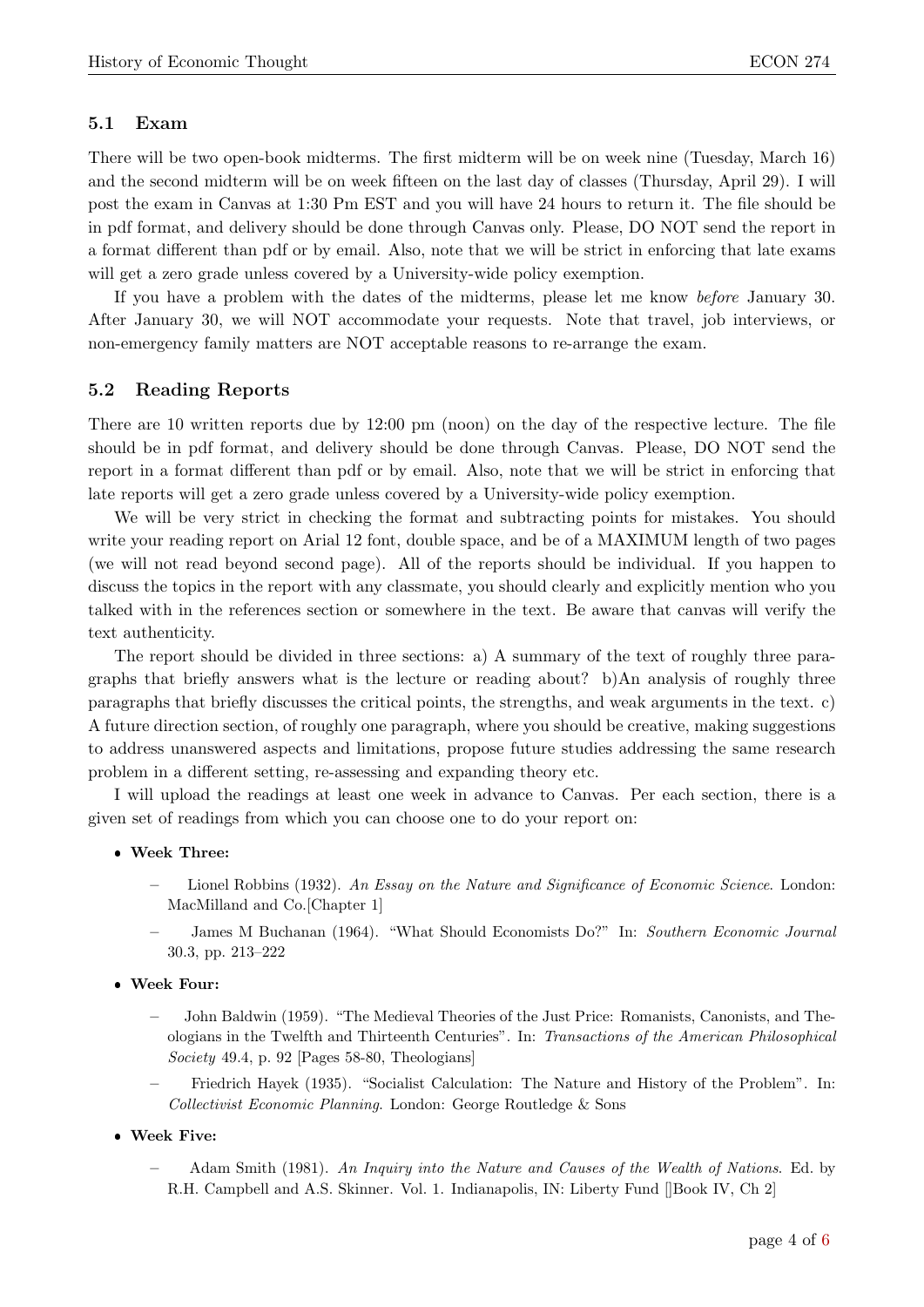- Alexander Hamilton (1791). Report on Manufactures. Tech. rep. Washington, DC
- Week Six:
	- Samuel Hollander (June 1984). "The Wage Path in Classical Growth Models: Ricardo, Malthus, and Mill". In: Oxford Economic Papers 36.2, pp. 200–212
	- William Baumol (1983). "Marx and the Iron Law of Wages". In: American Economic Reivew: Papers and Proceedings 73.2, pp. 303–308
	- David Levy (June 1978). "Some Normative Aspects of the Malthusian Controversy". In: History of Political Economy 10.2, pp. 271–285

#### Week Seven:

- Joseph Schumpeter (1991b). "Can Capitalism Survive?" In: Joseph Schumpeter. The Economics and Sociology of Capitalism. Ed. by Richard Swedberg. Princeton, NJ: Princeton University Press, pp. 298–315
- Daron Acemoglu and James A. Robinson (2015). "The Rise and Decline of General Laws of Capitalism". In: The Journal of Economic Perspectives 29.1, pp. 3–28
- Avi J Cohen and G. C Harcourt (Feb. 2003). "Retrospectives Whatever Happened to the Cambridge Capital Theory Controversies?" In: Journal of Economic Perspectives 17.1, pp. 199– 214

## Week Ten:

- Vera Smith (1936). "The Rationale of Central Banking and the Free Banking Alternative". PhD in Economics Dissertation. London: London School of Economics [Chapters 1,7,10]
- Jesus Fernandez-Villaverde (2018). "Cryptocurrencies: A Crash Course in Digital Monetary Economics"

## Week Eleven:

- Ronald Coase (1937). "The Nature of the Firm". In: Economica 4.16, pp. 386–405
- Armen Alchian and Harold Demsetz (1972). "Production, Information Costs, and Economic Organization". In: American Economic Review 62.5, pp. 777–795

### Week Twelve:

- Kenneth Arrow (1962). "Economic Welfare and the Allocation of Resources for Invention". In: The Rate and Direction of Inventive Activity: Economicand Social Factors, pp. 609–626
- Nathan Rosenberg (1976). "On Technological Expectations". In: Economic Journal 86.343, pp. 523–535
- Brian Arthur (1990). "Positive Feedbacks in the Economy". In: Scientific American, pp. 92–99

#### Week Thirteen:

- Thorstein Veblen (1909). "The Limitations of Marginal Utility". In: Journal of Political Economy 17.9, pp. 620–636
- Joseph Schumpeter (1991a). "American Institutions and Economic Progress". In: Joseph Schumpeter. The Economics and Sociology of Capitalism. Ed. by Richard Swedberg. Princeton, NJ: Princeton University Press, pp. 438–444
- R. H. Coase (1960). "The Problem of Social Cost". In: Journal of Law and Economics 3, pp. 1–44

#### Week Fourteen: